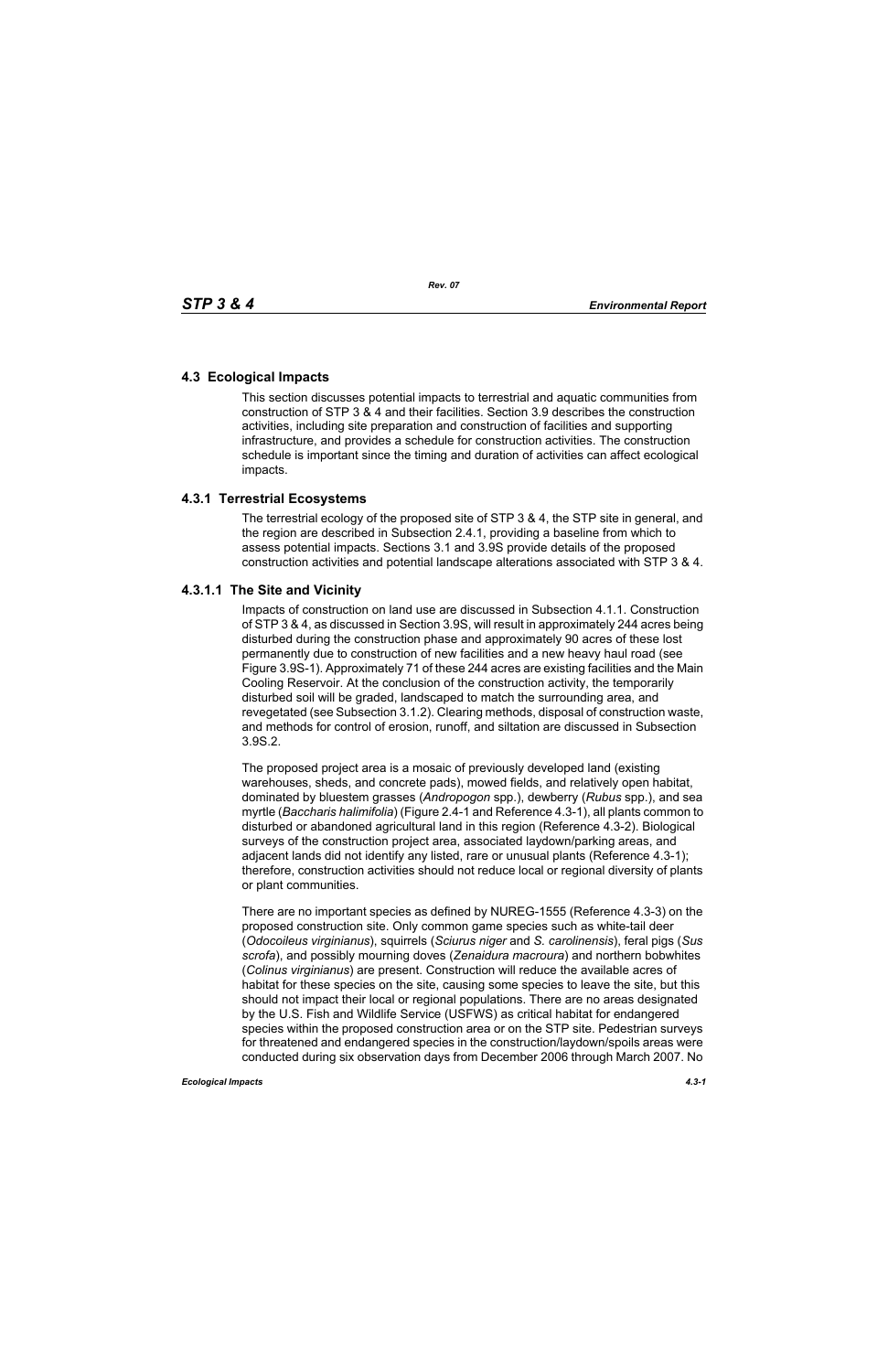federal or state-listed threatened or endangered species, critical habitat, or suitable habitats associated with potential species were observed during those surveys (Reference 4.3-1).

Three listed species (bald eagle, brown pelican, and alligator) have been observed within the STP site (see Subsection 2.4.1). The Texas Prairie Wetland Project is located several hundred yards from the STP 3 & 4 site, but given the distance from the construction site and the limited duration of the construction activities, the long-term presence of waterbirds on the site should not be impacted by construction. Therefore, STP 3 & 4 construction activities should have no impact on important species, including threatened and endangered terrestrial species. There are no other known federal or state projects within the region that could affect or potentially affect the same threatened and endangered species (or their habitats) that exist on or near the STP site. STPNOC has initiated consultations with the USFWS, the National Oceanic and Atmospheric Administration Fisheries Service, and Texas Parks and Wildlife Department (TPWD) regarding endangered and threatened species (Reference 4.3-4, Reference 4.3-5, and Reference 4.3-6).

Based on information received from the TPWD, an active bald eagle nest is located on the STP site near its eastern boundary. Although recently delisted under the Endangered Species Act (Reference 4.3-7), the bald eagle remains protected under the Bald and Golden Eagle Protection Act (References 4.3-7). On June 1, 2007, new national management guidelines for bald eagles, which established a single recommended protection zone to extend out 660 feet from each eagle nest, were enacted for all bald eagles in the lower 48 states (Reference 4.3-8). No activities related to construction of STP 3 & 4 will occur within one mile of the eagle nest.

As discussed in Subsection 2.4.1, the STP site lies within a major migratory corridor for neotropical migrants and other birds. Radar studies indicate that floodplain forests and other forested wetlands are important stopover habitats. These habitats on the STP site will not be impacted by construction activities associated with Units 3 & 4 and, thus, construction impacts on migratory birds should not be significant.

# **4.3.1.1.1 Wetlands**

The status of wetlands within or near the construction footprint (including laydown and spoil areas) was assessed by ENSR in 2006/2007 (Reference 4.3-1). ENSR used U.S. Army Corps of Engineers 1987 wetland delineation criteria to classify the sites, based on environmental parameters such as hydrology, soils, and vegetation, as well as history of land use. Subsequent to these initial studies, STPNOC requested the USACE to make a Preliminary Jurisdictional Determination of all wetlands, including those previously identified, which would potentially be impacted by the construction and operation of Units 3 & 4. This determination request exceeded the area originally surveyed by ENSR. Twenty-nine wetlands ranging in size from 0.07 acres to 3.78 acres were identified and delineated in the field. The boundary coordinates were collected using GPS sub-meter technology and provided to the construction planning engineers for use in ensuring maximum avoidance and minimal impacts to these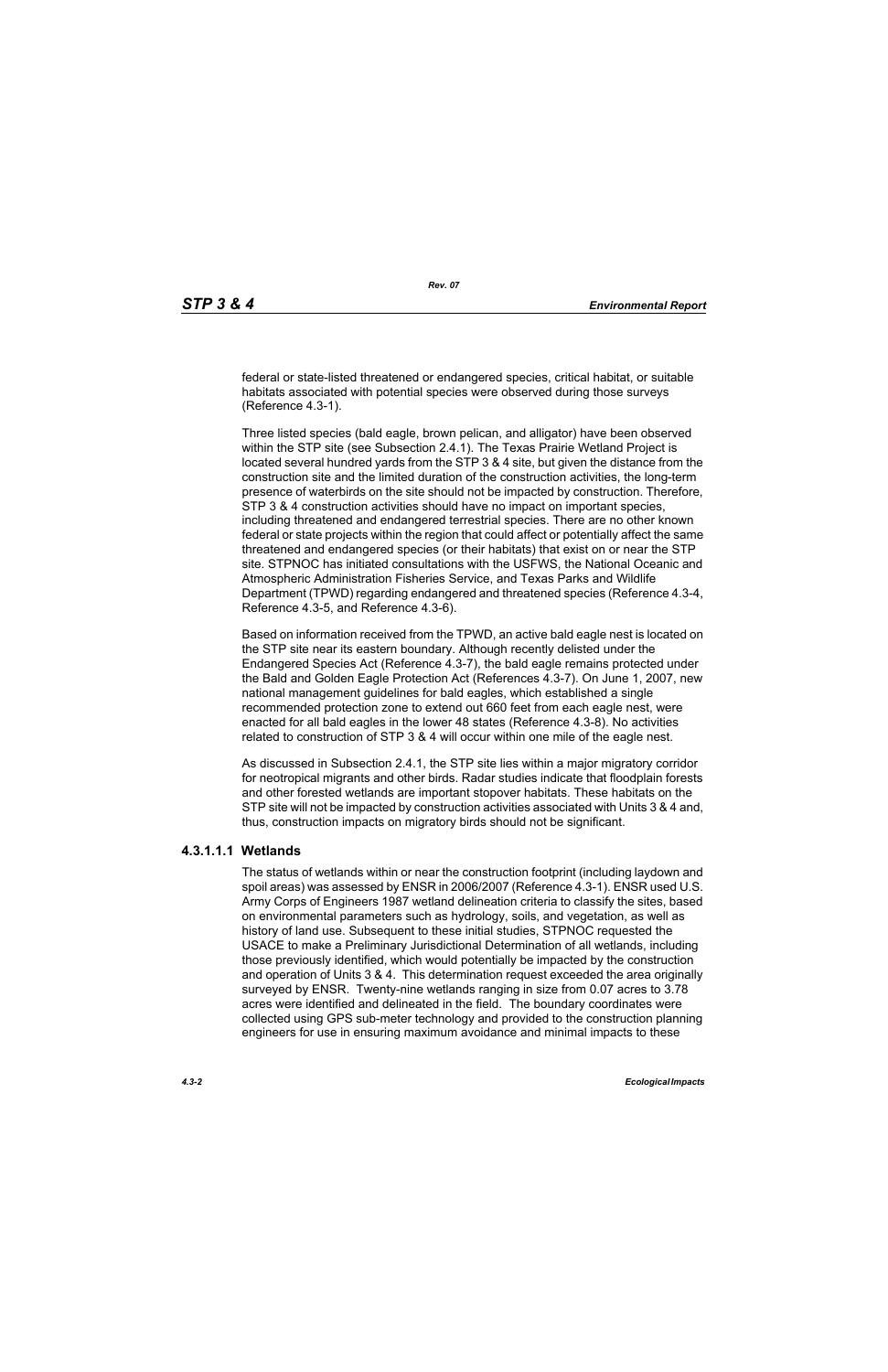sensitive sites. Each of these 29 sites will be avoided during the construction phase, thus limiting direct impacts (see Figure 3.9S-1).

Several surface water and storm water drainage ditches are likely to be impacted and/or filled during construction. The east-west drainage ditch (Figure 2.4-3) in the power block footprint is approximately 8 to 10 feet wide, and approximately 4 to 5 feet deep, although the water is normally restricted to a more narrow channel (approximately 2 to 4 feet wide) approximately 1 to 2 feet deep. This ditch has several perpendicular ditches draining into it from the industrial land between the ditch and the berm. Portions of the ditch margins are mowed to the water level, other portions are vegetated with small shrubs (primarily sea myrtle) and semiaquatic grasses/rushes. This ditch will be relocated 650–700 feet north of its present position, just north of the new power block, and should impact only approximately 7 acres of scrub/shrub habitat and less than 0.5 acres of maintained/disturbed land.

Another man-made ditch within the construction area is Little Robbins Slough (Figure 2.4-1). Its upstream reaches are found in the proposed borrow and spoils area, and it then flows south past the western edge of the Main Cooling Reservoir (MCR) toward the marsh. This slough was relocated to its present location during STP 1 & 2 construction in the late 1970s to replace the drainage function of the original slough that was filled to create the MCR (Reference 4.3-2). STP is committed to employing best construction management practices (see Subsection 3.9S.2) to reduce the amount of construction-area erosion and limit the sediment entering the site drainages, such as Little Robbins Slough, thus minimizing downstream sedimentation effects on flora and fauna. Aside from Little Robbins Slough, other storm water and surface water ditches created on historically upland habitat were routinely maintained and thus were not considered jurisdictional waters (Reference 4.3-1).

#### **4.3.1.1.2 Other Construction Impacts**

Noise is another potential construction-related activity that could impact wildlife at the proposed STP 3 & 4 construction site. Although noise levels in construction areas can be high (up to 100 dBA at 100 feet from sources of noise) and of varying duration, these high local noise levels would not be expected to propagate far beyond the boundaries of the construction site (Reference 4.3-9). Table 3.9S-2 shows the rapid attenuation of construction noise over relatively short distances. For example, at 400 feet from the source of 100 dBA construction noise, noise levels have generally dropped to 60–80 dBA, below levels known to startle small mammals and waterfowl (Reference 4.3-9). Even with this attenuation, some displacement of local small mammals and birds due to noise is expected during construction activities. This displacement may be permanent for some species and temporary for others. These impacts are considered SMALL, generally short-term, localized, and not ecologically significant.

Avian mortality because of collisions with man-made structures is sometimes a concern with very tall structures, although it varies relative to species characteristics such as size, flight behavior, and habitat use, and other characteristics including weather, landscape features, and size/type of equipment/structures (Reference 4.3- 10). While poor conditions occasionally result in major bird kills, such mortalities are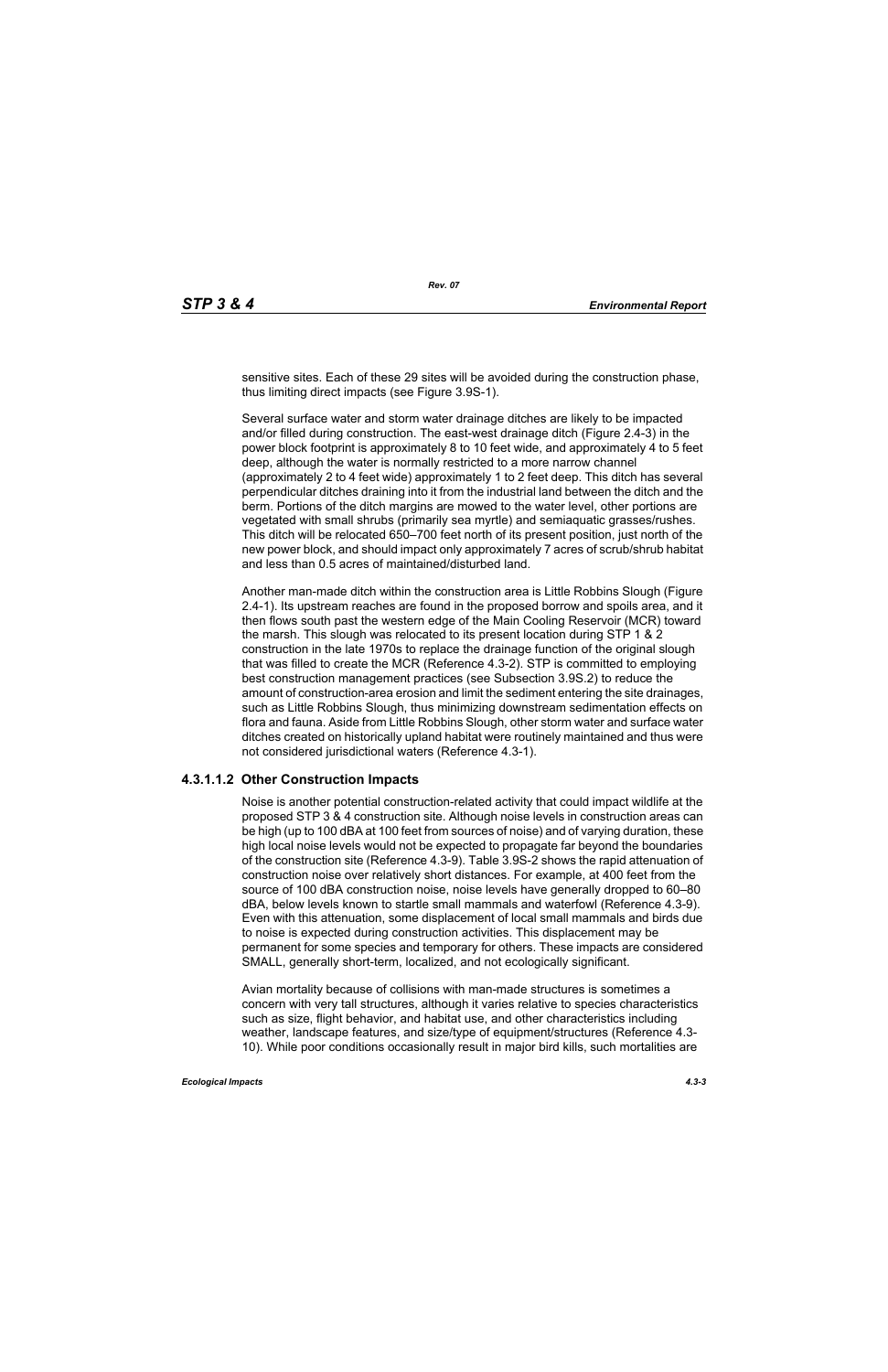not thought to significantly impact common/abundant bird species. STP 1 & 2 have not experienced any such major bird kills. The proposed facilities are similar to existing STP facilities and there should be little additional impact. Avian collisions during STP Units 3 & 4 construction should be negligible and these impacts SMALL.

Light Pollution during facility construction and operation can disorient flying birds and bats. To the extent possible, at night, unnecessary lights will be turned off, lights will be directed downward or hooded, and lower-powered lights will be used to minimize impacts on wildlife. Given these suggested mitigation techniques and the sparseness of wildlife populations is the construction areas, impacts of lights are considered SMALL.

### **4.3.1.1.3 Transmission Corridors**

As discussed in Subsection 2.2.2, there are no new transmission corridors for STP 3 & 4; however, some upgrading of transmission line conductors would be necessary on one 20-mile long right-of-way. There would be small ecological impacts associated with noise/movement of construction equipment and workers involved in changing out conductors and installing replacement towers. This kind of work normally involves a crew with several flatbed "conductor trucks" (carrying large cable spools) and large bucket trucks. A variety of birds, small mammals, and larger mammals (white-tailed deer) could be disturbed by this activity, but the impact of this disturbance in most circumstances would be minor—animals moving away or avoiding the area for several days while crews are working. Many of the STP-associated transmission lines traverse mostly agricultural lands (Reference 4.3-11), thus there would be few animals using the corridors for activities other than foraging or possibly resting. Nesting of some ground-nesting birds (e.g., Northern bobwhite, wild turkeys, meadowlark, horned lark, killdeer) in adjacent habitats could be disrupted temporarily if these species are present and if the work is carried out during the spring/early summer nesting period. If work is carried out in the non-nesting periods, impacts to birds will be SMALL and negligible.

#### **4.3.1.2 Summary**

In summary, construction will result in the loss of approximately 170 acres of some common habitats for local wildlife, although the impacts cannot be quantitatively assessed because population data for species on and near the STP site are not available. Construction activities should not reduce local biodiversity or impact threatened or endangered species. Potential impacts of construction noise and bird collisions during construction should be negligible. Therefore, construction-related impacts to terrestrial resources are considered SMALL.

#### **4.3.2 Aquatic Ecosystems – Construction Impacts**

Section 3.9S includes a footprint of the proposed construction area, a description of construction methods, and a proposed construction schedule.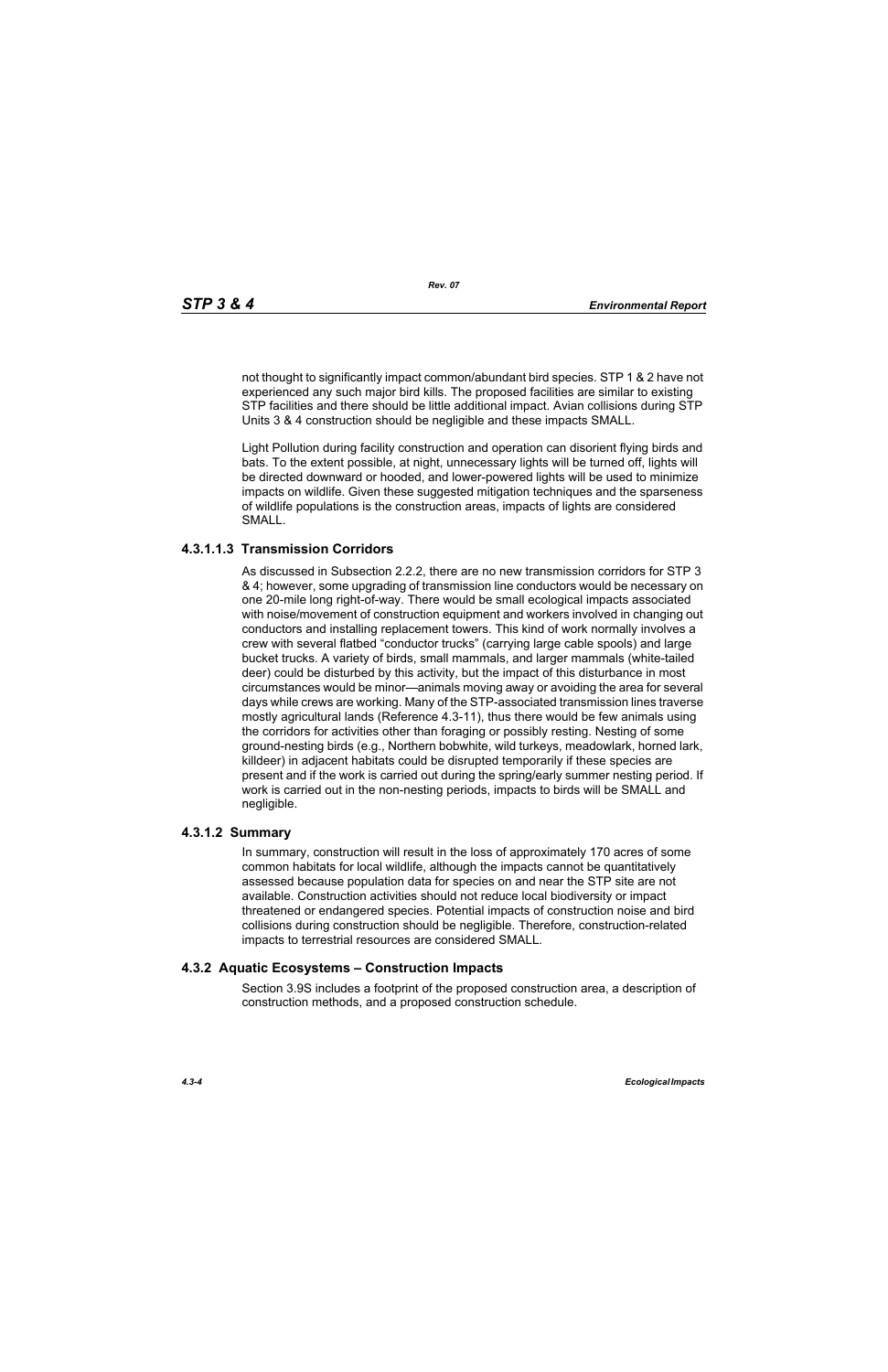## **4.3.2.1 Impacts to Impoundments and Streams**

Construction impacts on aquatic habitats in the immediate area, which range from temporary disturbance to permanent loss, are described in this section. As discussed in Subsection 4.2.1, the following surface water bodies are on or near the site:

- **EXALLET A** Little Robbins Slough, which drains into a coastal marsh north of Matagorda Bay
- **Drainage areas associated with two unnamed sloughs**
- **Main Cooling Reservoir (7000 acres)**
- **Essential Cooling Pond (47 acres)**
- Kelly Lake (34.4 acres) and the slough that feeds it

Numerous drainage ditches are also likely to be disturbed by construction activities.

As discussed in Subsection 3.9S.3.10, a permanent sheet pile cofferdam will be installed on the east and west side of the north separation dike of the MCR to facilitate construction of the new intake and pumphouse for STP 3 & 4, while a temporary cofferdam will be erected on the interior of the MCR embankment to facilitate installation of the discharge structure. Installation of these cofferdams and associated dewatering systems would allow earth-moving and construction equipment to operate on dry ground, which is more efficient than working "blind" from shore or barge. This also provides the added benefit of reducing the potential for erosion and sedimentation. Sediment and soil removed would be transported to an onsite spoils area in an upland area in the southwest portion of the site, preventing this material from moving into site wetlands and watercourses. The areas up-slope and adjacent to the new circulating water intake/discharge construction area will be stabilized with erosioncontrol devices appropriate to soil type and terrain to ensure that soil loosened by heavy equipment is not carried into the MCR with storm water runoff. When construction has been completed, the disturbed areas will either be rip-rapped or seeded with a mixture of grasses and legumes to establish a perennial vegetative cover and prevent erosion. Although best construction management practices will be employed during construction of the cofferdams and intake/discharge structures, some erosion and sedimentation is to be expected in the immediate area of construction during the construction period. Suspended sediment can interfere with respiration and feeding of benthic macroinvertebrates and fish, while deposited sediment can smother benthic organisms and degrade fish spawning areas. However, some benthic organisms and most juvenile and adult fish are able to leave areas with high sediment loads and move to areas offering better water quality.

The aquatic species that occur on site are ubiquitous, common, and easily located in nearby waters, as described in Subsection 2.4.2. The 1975 Final Environmental Statement (FES-CP) (Reference 4.3-12, pages 4–7) listed species common in wetlands near the site, including the grass shrimp (*Palaemonetes kadiakensis*), crayfish (several genera occur in the area) (Reference 4.3-13), blue crab (*Callinectes sapidus*), red shiner (*Cyprinella lutrensis*), mosquitofish (*Gambusia affinis*), silverband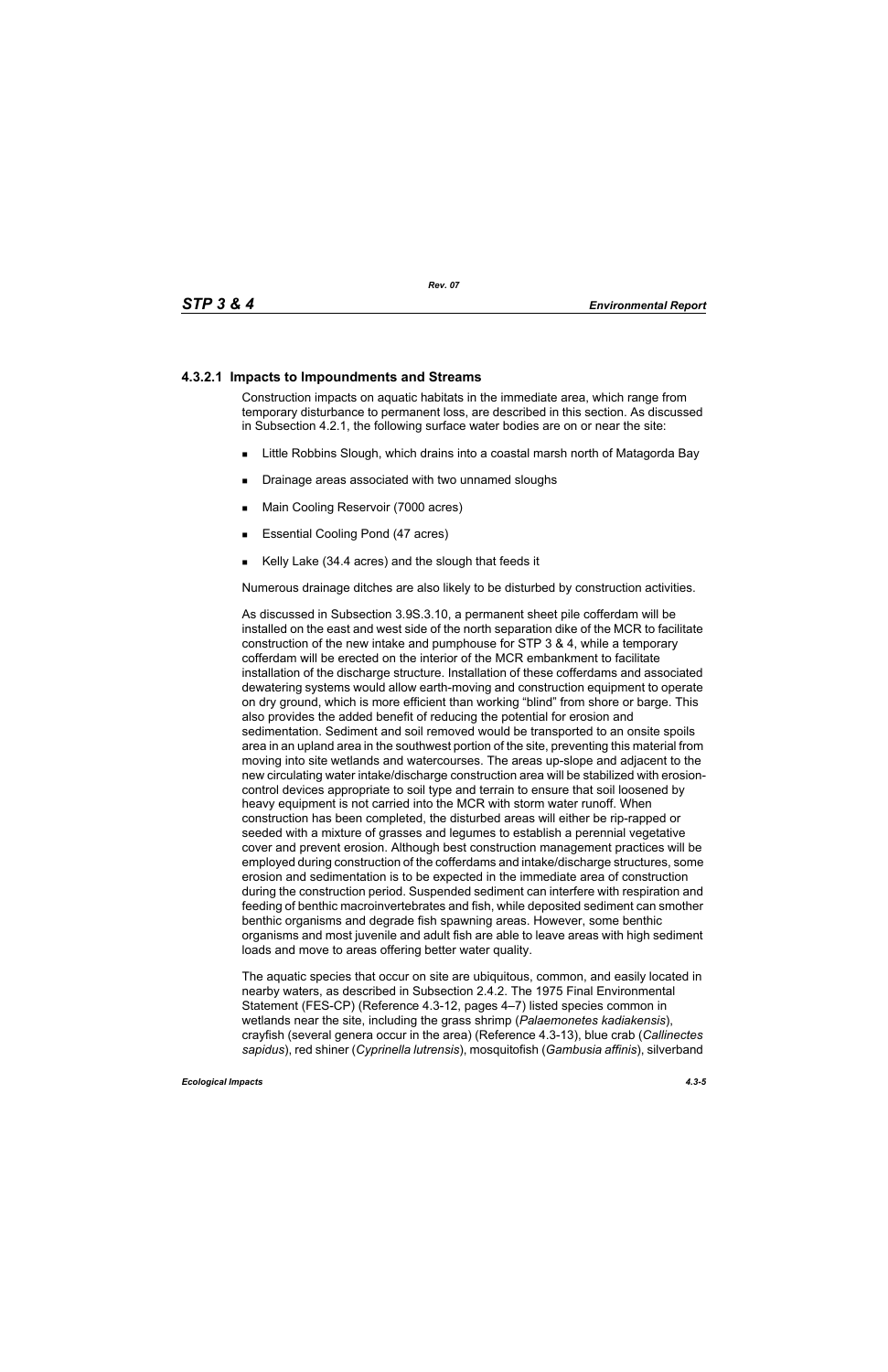shiner (*Notropis shumardi*), sailfin molly (*Poecilia latipinna*), green sunfish (*Lepomis cyanellus*), warmouth (*Lepomis gulosus*), bluegill (*Lepomis macrochirus*), white crappie (*Pomoxis annularis*), tidewater silverside (*Menidia peninsulae*), striped mullet (*Mugil cephalus*), and several species of killifish (Family Cyprinodontidae, likely *Lucania* sp. and *Fundulus* spp.). A survey of the STP 1 & 2 Essential Cooling Pond in 2002 yielded two fish species: the sailfin molly and the sheepshead minnow (*Cyprinodon variegatus*) (Reference 4.3-14). In May 2007, STPNOC commissioned a rapid bioassessment of the 1500-meter-long drainage ditch that crosses the area slated for construction (Reference 4.3-15). The bioassessment was intended to characterize the water quality and fish community of the ditch before its relocation, supporting the assessment of construction impacts. Fish collections from the STP ditch system were dominated by mosquitofish, sunfish (largemouth bass and three common *Lepomids*), sailfin molly, and sheepshead minnow. Most of these common species tend to be tolerant of salinity and temperature fluctuations, and are ubiquitous in coastal wetlands along the Gulf Coast (see Subsection 2.4.2).

In addition to the crustaceans (shrimp, crayfish, and crab) mentioned above, important aquatic invertebrate species in the wetland include the juvenile stages of flying insects. Although the wetland areas themselves are considered a sensitive and valuable resource, the particular wetlands that would be impacted on site are not substantively distinguishable from other wetland acreage in the vicinity, as discussed in Subsection 4.3.1. The 1975 FES-CP (Reference 4.3-12) indicated that the rerouting of Little Robbins Slough would cause declines in several insect populations, including midges, beetles, mayflies, biting midges, dragonflies, and damselflies. Potential impacts were considered acceptable because these ubiquitous species readily recolonize available surface waters, and so would not be lost to the area.

Several other drainages and impoundments at the site may be moderately impacted during construction. Proposed construction activities that could potentially affect onsite water bodies are described in Section 4.2. It is possible, and even likely, that some sediment would be deposited in the onsite wetlands, impoundments, and channels, with rainfall runoff during and immediately following construction. Best construction management practices would reduce the amount of erosion and sedimentation associated with construction, however, and would limit impacts to aquatic communities in down-gradient water bodies. Although unlikely, it is also possible that excavated soil placed in the proposed spoils and overflow storage area would be disturbed and move with storm water runoff into streams on site. Details of potential impacts are given in Subsection 4.2.1 and summarized here:

- **Increased runoff from approximately 111 acres of impervious surfaces for new** buildings (reactor containment building, turbine building), structures (e.g., switchyard, cooling towers), and parking lots.
- **Increased sediment loads into onsite drainages and sloughs resulting from land** clearing and disturbances for constructing infrastructure such as roads and storm water drainage systems, and disturbance of currently vegetated areas for construction laydown areas, concrete batch plants, sand/soil/gravel stockpiles, and construction-phase parking area.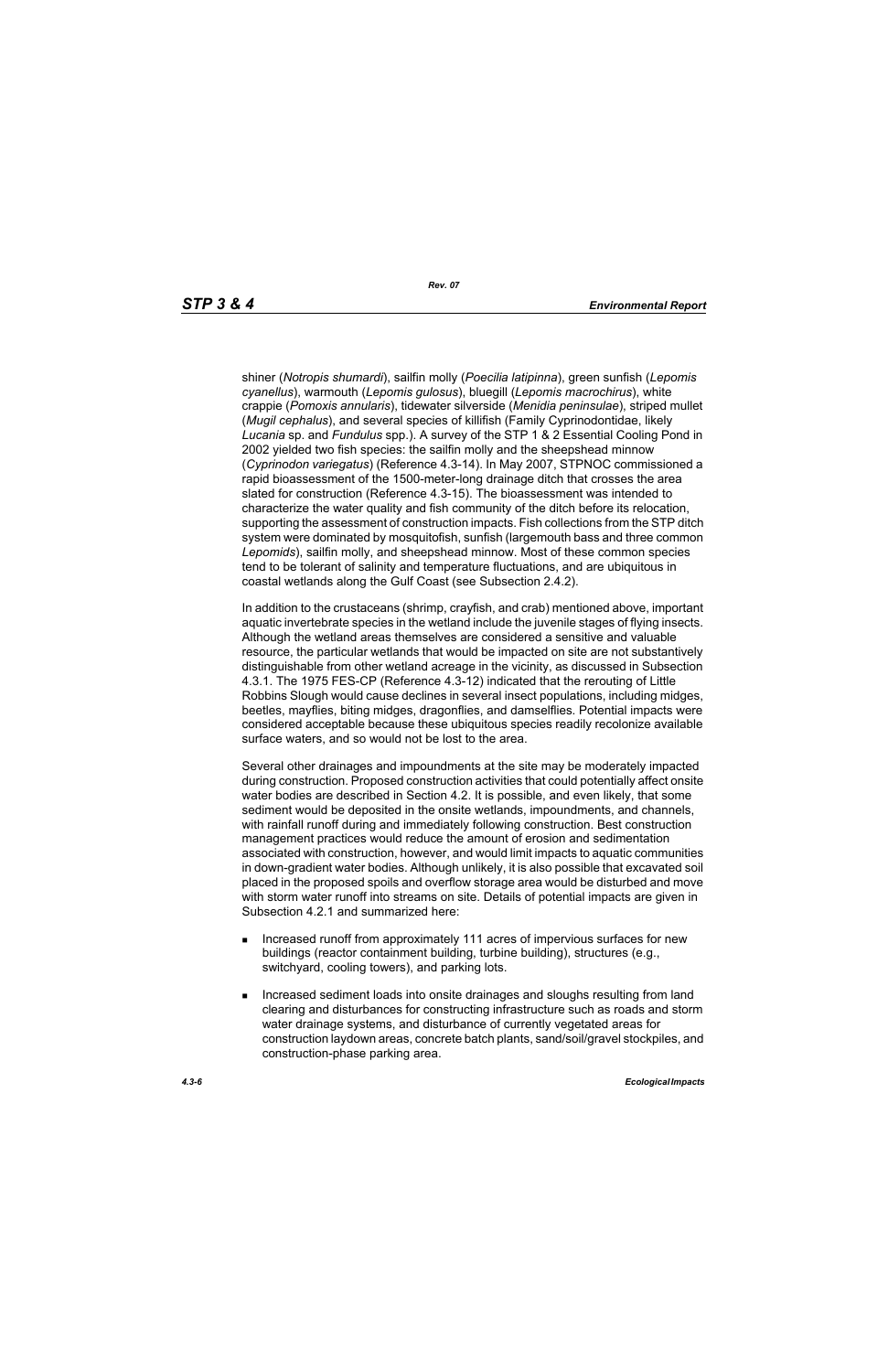Filling of one small, isolated, non-jurisdictional wetland contained in the footprint of the cooling towers.

During construction, effects to aquatic ecosystems may result from sedimentation (because of erosion of surface soil) and, to a lesser extent, spills of petroleum products. A recent report on human impacts to stream water quality listed siltation as the primary cause of stream degradation by a wide margin (Reference 4.3-16). In a nationwide survey by the USFWS on impacts to stream fisheries, sedimentation was named the most important factor (Reference 4.3-16).

Three major groups of aquatic organisms are typically affected by the deposition of sediment in streams: (1) aquatic plants, (2) benthic macroinvertebrates, and (3) fish. The effects of excess sediment in streams, including sediment generated by construction activities, are influenced by particle size. Finer particles may remain suspended, blocking the light needed for photosynthesis, and initiating a cascade of effects following from damage to primary producers. Turbidity associated with suspended sediments may reduce photosynthetic activity in both periphyton and rooted aquatic plants. Suspended particles may also interfere with respiration in invertebrates and newly hatched fish, or reduce their feeding efficiency by lowering visibility. Slightly larger particles fall out of suspension to the substrate, where they can smother eggs and developing fry, fill interstitial gaps, or degrade the quality of spawning grounds. As the gaps in the substrate are filled, habitat quality is decreased for desirable invertebrates such as Ephemeroptera, Plecoptera, and Trichoptera, and less desirable oligochaetes and chironomids become dominant. Such changes in the benthic community assemblage result in a loss of fish forage, and a subsequent reduction in fish populations (Reference 4.3-16).

Construction sites are known to contribute to erosion, which can then lead to sedimentation in streams. In addition to road construction, which contributes significantly to sedimentation, construction-related activities such as excavation, grading for drainage during and after construction, temporary storage of soil piles, and use of heavy machinery all disturb vegetation and expose soil to erosive forces. Reducing the length of time that disturbed soil is exposed to the weather is one of the most effective ways of controlling excess erosion and sedimentation (Reference 4.3- 16).

The construction contractor will avoid or minimize construction impacts to water resources through best management practices and good construction engineering practices such as storm water retention basins and silt screens. A Storm Water Pollution Prevention Plan (SWPPP) that specifies methods for control of erosion and sedimentation will be prepared before construction in accordance with guidelines provided by the Texas Commission of Environmental Quality (Reference 4.3-17).

Preventing onsite erosion by covering disturbed areas is a preferred method of controlling sedimentation. When erosion cannot be prevented entirely, intercepting and retaining sediment before it reaches a stream is a high priority (Reference 4.3-15). For example, new retention ponds and connecting drainage ditches would collect surface water runoff from the construction area, as described in Subsection 4.2.1.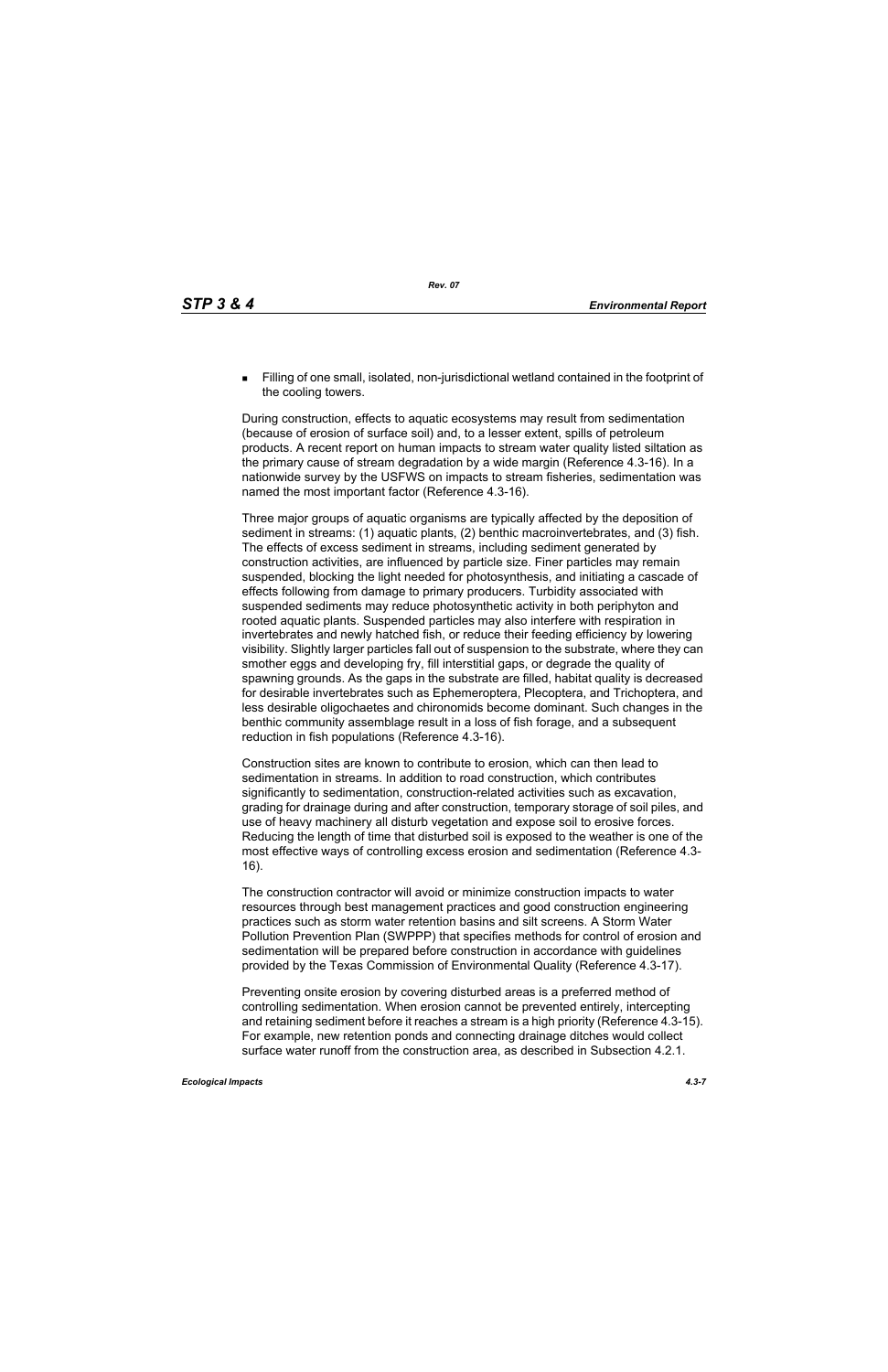Sediment carried in the water from construction and dewatering activities would be trapped in the ditches and ponds rather than carried to the point of discharge, thereby reducing the sediment load in receiving waters.

Any small spills of construction-related fluids, such as petroleum products, would be mitigated according to a Spill Contingency and Control Plan developed for construction activities.

No significant impacts to Little Robbins Slough or to the coastal marsh at its terminus at Matagorda Bay are expected. Construction of STP 3 & 4 will not require any alteration of Little Robbins Slough, and would not affect any rare or specially protected aquatic species in the man-made channel or in the coastal marshes of Matagorda Bay, as none occur there (Reference 4.3-12). Temporary, minimal sedimentation is possible, as discussed above.

Construction activities will not affect Kelly Lake, which is protected from sedimentation and surface runoff by a large drainage ditch.

#### **4.3.2.2 Impacts to Colorado River and Matagorda Bay**

As described in Subsection 4.2.1, no significant sedimentation or runoff into the Colorado River is expected from construction of the STP 3 & 4 generating facilities and associated infrastructure. The construction area is more than two miles from the river, and surface runoff would be channeled away from the river. Construction activities at the Reservoir Makeup Pumping Facility (RMPF) and Spillway and Blowdown Facilities (includes spillway discharge channel and blowdown pipeline) would be limited to installing new pumps in the existing bays at the RMPF.

STPNOC anticipates that some dredging will be required to prepare the existing barge slip for vessels transporting large components such as reactor vessels and steam generators to the STP site. Dredging for the barge slip would increase turbidity and siltation downstream of the barge slip area, which could affect spawning beds of freshwater fish species that spawn in shallows (e.g., sunfishes, some Notropids) or spawn in holes (e.g., catfish) in the immediate vicinity of the landing. Any impacts would occur over a relatively brief period (one spawning season) and would not produce long-term or lasting impacts. During construction of the existing barge slip, which involved removal of 50,000 cubic yards of earth along the west bank of the Colorado River, sheet piling was erected around the construction area to reduce soil erosion and limit downstream increases in turbidity and siltation. Similar measures could be employed to limit the effect of siltation associated with dredging. Less than one acre of benthic habitat and associated resident biota was believed destroyed by construction of the existing barge slip (Reference 4.3-12).

No threatened or endangered species are expected to be affected by the proposed construction. As part of the review of the original license application for STP 1 & 2, the USFWS provided a Section 7 consultation, under the Endangered Species Act Amendments of 1978 (PL 95-632), stating that no endangered or threatened aquatic species occurred near the site (Reference 4.3-11). However, a single blue sucker was captured in a gill net at a Colorado River sampling station 1.5 miles upstream of the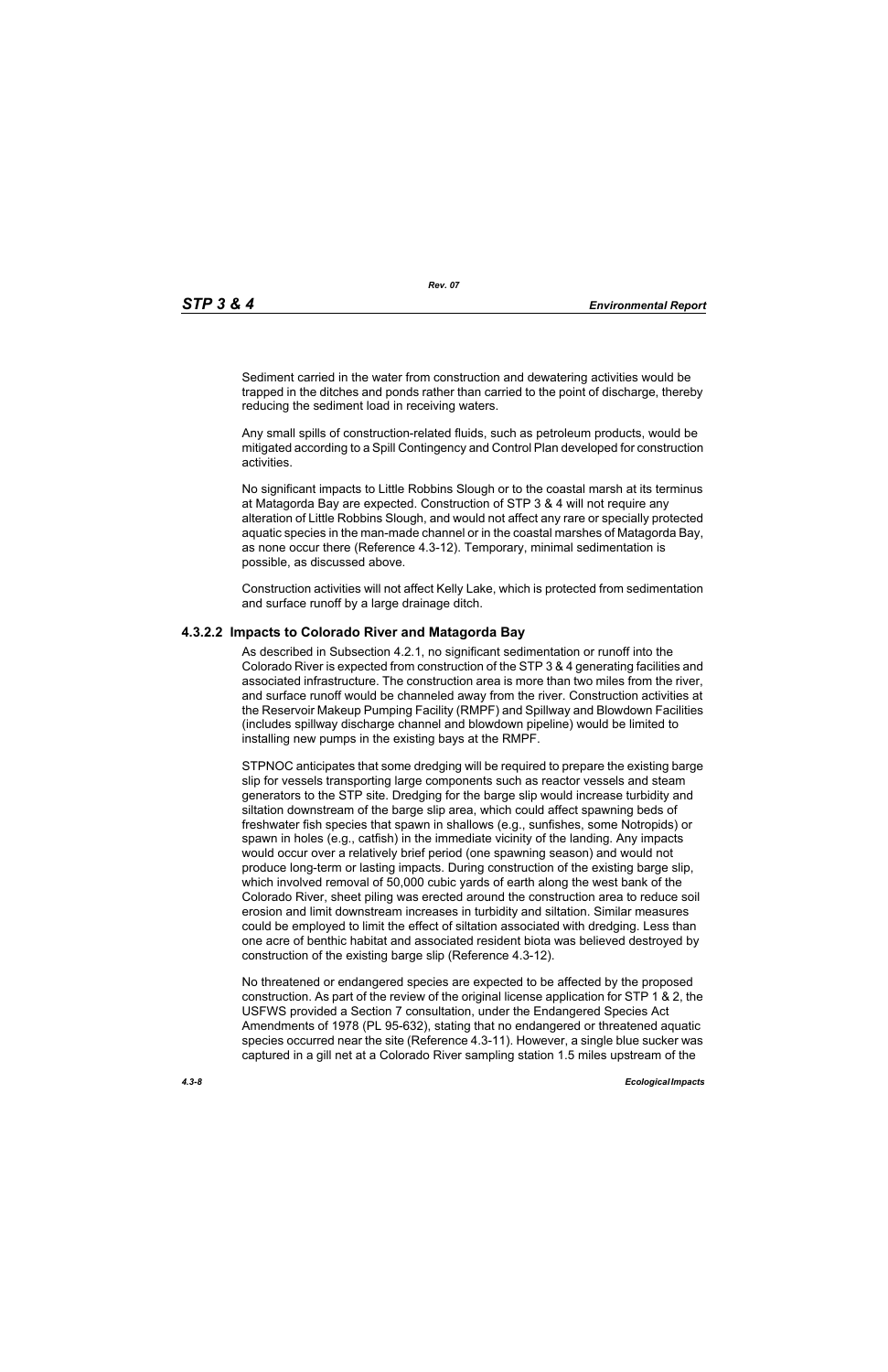STP site by biologists conducting preoperational surveys of the lower Colorado River in 1973 (Reference 4.3-2). The blue sucker is currently listed as Threatened by TPWD (Reference 4.3-18), but was not listed by the state at the time of capture in 1973. This species, which is found in large, unpolluted rivers with strong currents and firm (often gravel or rock) substrates (Reference 4.3-19, Reference 4.3-20, Reference 4.3-21), is known to exist in small numbers in segments of the Colorado River well upstream of the plant (Reference 4.3-22), but should not be affected by the proposed construction.

The assemblage of aquatic species present in the Colorado River near the project area varies throughout the year due to spawning and migration patterns of individual fish and invertebrate species, as described in Subsection 2.4.2. Interannual variability is also high, mediated by precipitation throughout the drainage basin (Reference 4.3-12).

The season of the year in which construction occurs would determine which specific aquatic resources within Matagorda Bay may be affected. However, because the area to be disturbed is small and in a protected near shore area that is already dedicated to intake functions, the overall impact on aquatic species is expected to be SMALL and temporary.

#### **4.3.2.3 Transmission Corridors**

No incremental effect on aquatic resources within the transmission corridors is expected to result from construction or operation of STP 3 & 4.

#### **4.3.2.4 Summary**

Construction activities that may cause erosion that could lead to harmful deposition in aquatic water bodies would be (1) of relatively short duration, (2) permitted and overseen by state and federal regulators (Reference 4.3-16), and (3) guided by an approved SWPPP. Some wetland habitats occur within the area expected to be affected by construction activities; however, no important aquatic species are expected to be affected. Impacts to aquatic communities from construction would be SMALL and temporary, and would not warrant mitigation.

#### **4.3.3 References**

- 4.3-1 "Ecological Survey Report Unit 3 and 4 Licensing Project, South Texas Project Electric Generating Station," ENSR Corporation, Prepared for STP Nuclear Operating Company by ENSR Corporation, Houston, Texas, Wadsworth, Texas, Document No. 10720-008, March 2007.
- 4.3-2 "South Texas Project, Units 1 and 2, Environmental Report," HL&PC (Houston Lighting and Power Company) 1974, Docket Nos. 50-498 and 50- 499, July 1, 1974, and subsequent amendments.
- 4.3-3 "Environmental Standard Review Plan: Standard Review Plans for Environmental Reviews for Nuclear Power Plants," NRC 1999. NUREG-1555, Office of Nuclear Reactor Regulation, Washington, D.C., October.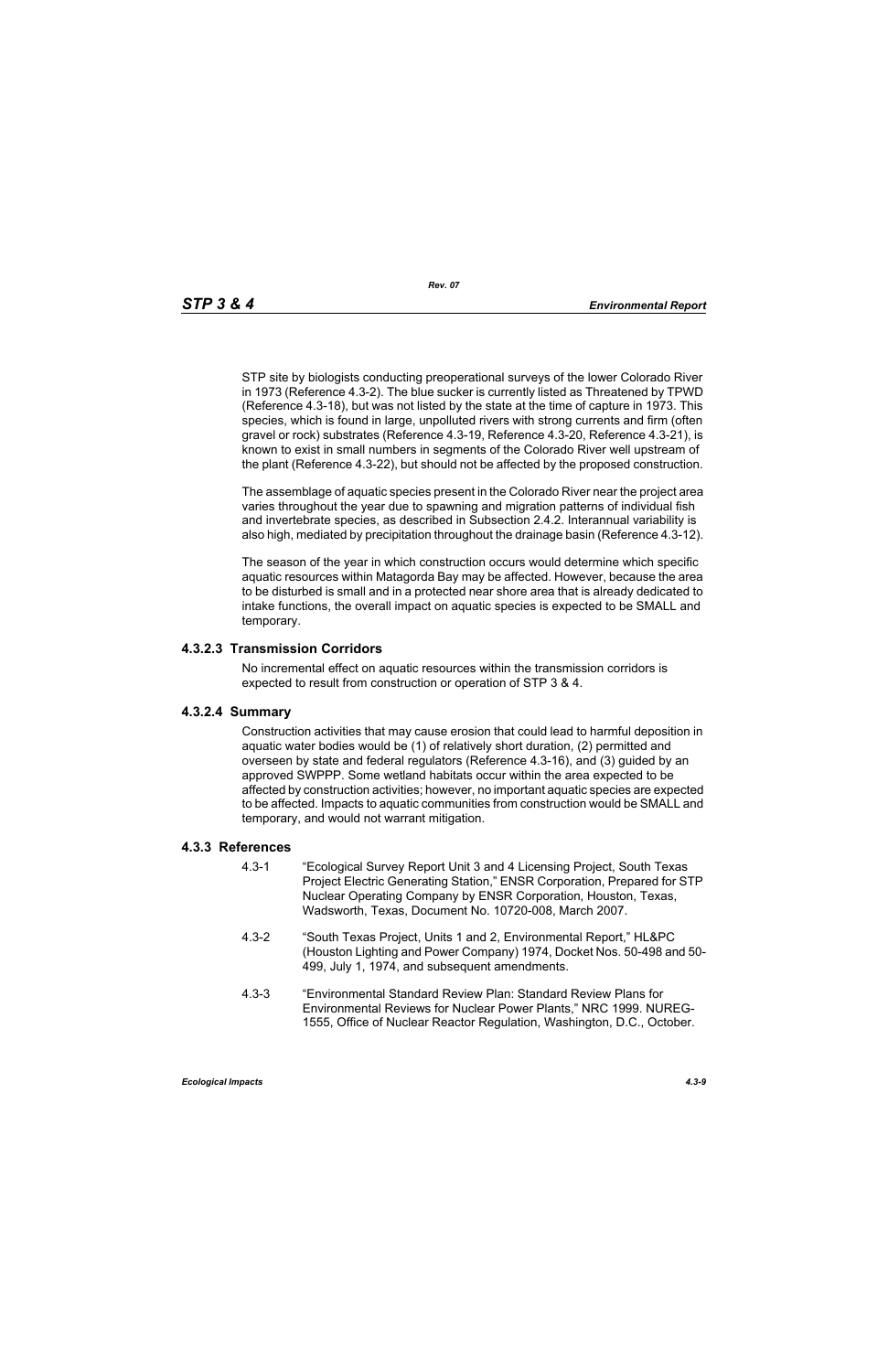- 4.3-4 Letter with enclosures to Ms. Moni Devora Belton, U.S. Fish and Wildlife Service, Houston, Texas, received from Ms. Sandra L. Dannhardt, Environmental Supervisor, South Texas Project. RE. Threatened and endangered species consultation, STPEGS Units 3 and 4 Licensing Project, Matagorda County, Texas. STI No. 32111260, January, 23, 2007.
- 4.3-5 Letter with enclosures to Mr. Rusty Stafford, National Oceanic and Atmospheric Administration, Galveston, Texas, received from Ms. Sandra L. Dannhardt, Environmental Supervisor, South Texas Project. RE. Threatened and endangered species consultation, STPEGS Units 3 and 4 Licensing Project, Matagorda County, Texas. STI No. 32111261, January, 23, 2007.
- 4.3-6 Letter with enclosures to Ms. Celeste Brancel, Texas Parks and Wildlife Department, Environmental Review Coordinator, Austin, Texas, received from Ms. Sandra L. Dannhardt, Environmental Supervisor, South Texas Project. RE. Threatened and endangered species consultation, STPEGS Units 3 and 4 Licensing Project, Matagorda County, Texas. STI No. 32111259, January 23, 2007.
- 4.3-7 "Endangered and Threatened Wildlife and Plants: Removing the Bald Eagle in the Lower 48 States from the List of Endangered and Threatened Wildlife, Final Rule." USFWS, Federal Register 72(130):37345-37372, 2007.
- 4.3-8 "National Bald Eagle Management Guidelines," USFWS, 2007. Available at http://www.fws.gov/migratorybirds/issues/BaldEagle/Mgmt.Guidelines.200 7.pdf.
- 4.3-9 "Environmental Impact Data Book," Golden 1980. Golden J., R. P. Ouellete, S. Saari, and P.N. Cheremisinoff, Ann Arbor Science Publishers, Ann Arbor, Michigan.
- 4.3-10 "Avian Collisions with Utility Structures: Biological Perspectives," Brown, W. M. 1993. Pp. 12-1 – 12-13 in Proceedings: Avian Interactions with Utility Structures, International Workshop. EPRI TR-103268, Electric Power Research Institute, Palo Alto, California.
- 4.3-11 "Final Environmental Statement Related to the Operation of South Texas Project, Units 1 and 2," NRC Docket Nos. 50-498 and 50-499. Houston Lighting and Power Company, et al. Office of Nuclear Reactor Regulation, 1986.
- 4.3-12 "Final Environmental Statement Related to the Proposed South Texas Project Units 1 & 2," NRC, Office of Nuclear Reactor Regulation, Washington, D.C., March, 1975.